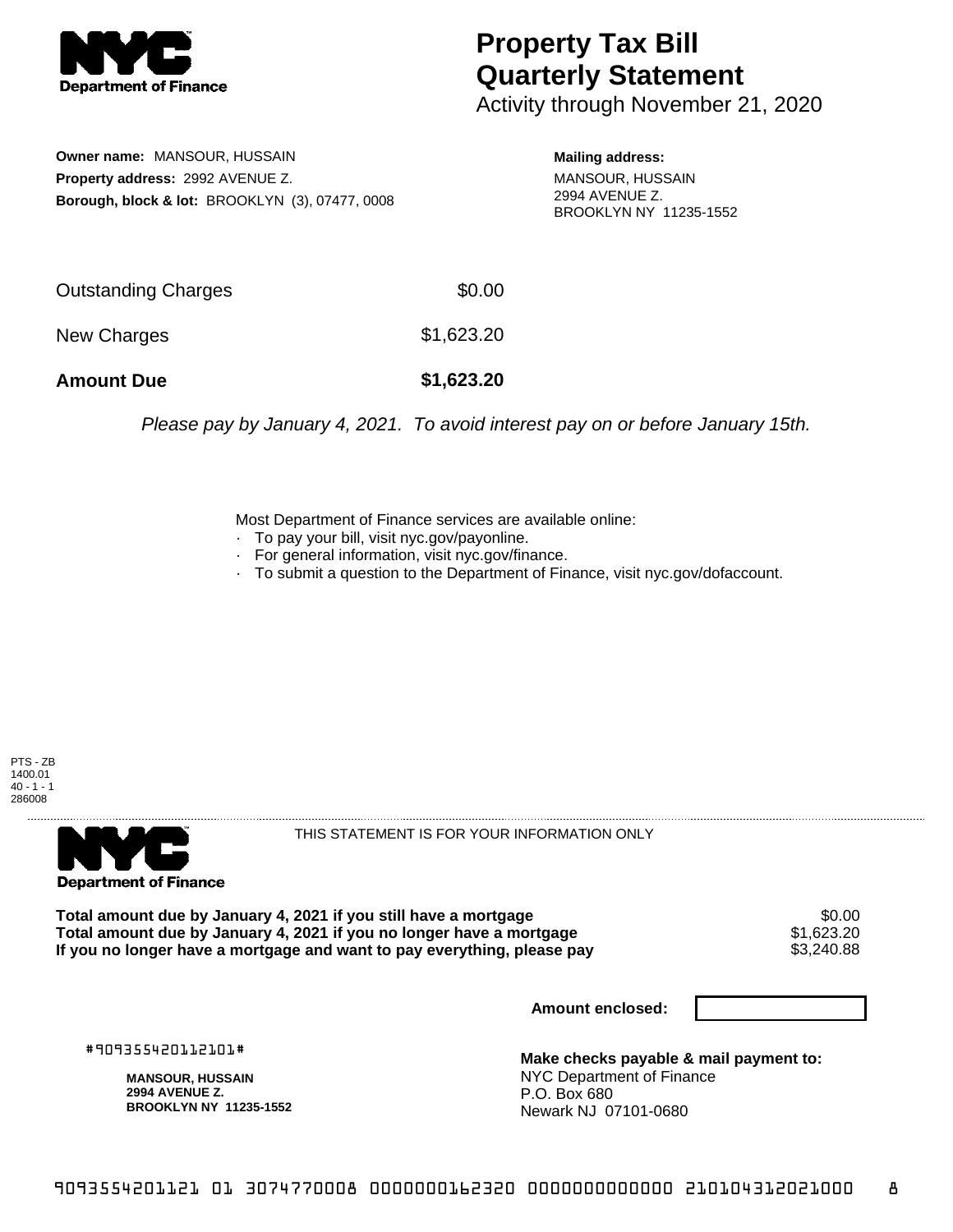

| <b>Billing Summary</b>                                                     | <b>Activity Date Due Date</b> |                     | Amount       |
|----------------------------------------------------------------------------|-------------------------------|---------------------|--------------|
| Outstanding charges including interest and payments                        |                               |                     | \$0.00       |
| <b>Finance-Property Tax</b>                                                |                               | 01/01/2021          | \$1,642.14   |
| <b>Adopted Tax Rate</b>                                                    |                               |                     | $$-18.94$    |
| <b>Total amount due</b>                                                    |                               |                     | \$1,623.20   |
| <b>Tax Year Charges Remaining</b>                                          | <b>Activity Date</b>          | <b>Due Date</b>     | Amount       |
| <b>Finance-Property Tax</b>                                                |                               | 04/01/2021          | \$1,642.14   |
| Adopted Tax Rate                                                           |                               |                     | $$-18.94$    |
| Total tax year charges remaining                                           |                               |                     | \$1,623.20   |
| If you pay everything you owe by January 4, 2021, you would save:          |                               |                     | \$5.52       |
| How We Calculated Your Property Tax For July 1, 2020 Through June 30, 2021 |                               |                     |              |
|                                                                            |                               | Overall             |              |
| Tax class 1 - Small Home, Less Than 4 Families                             |                               | <b>Tax Rate</b>     |              |
| Original tax rate billed                                                   |                               | 21.1670%            |              |
| New Tax rate                                                               |                               | 21.0450%            |              |
| <b>Estimated Market Value \$715,000</b>                                    |                               |                     |              |
|                                                                            |                               |                     | <b>Taxes</b> |
| <b>Billable Assessed Value</b>                                             |                               | \$31,032            |              |
| <b>Taxable Value</b>                                                       |                               | \$31,032 x 21.0450% |              |
| <b>Tax Before Abatements and STAR</b>                                      |                               | \$6,530.68          | \$6,530.68   |
| Annual property tax                                                        |                               |                     | \$6,530.68   |
| Original property tax billed in June 2020                                  |                               |                     | \$6,568.56   |
| <b>Change In Property Tax Bill Based On New Tax Rate</b>                   |                               |                     | $$-37.88$    |

Please call 311 to speak to a representative to make a property tax payment by telephone.

For information about the interest rate charged on late payments, visit nyc.gov/taxbill.

## **Home banking payment instructions:**

- 1. **Log** into your bank or online bill pay website.
- 2. **Add** the new payee: NYC DOF Property Tax. Enter your account number, which is your boro, block and lot, as it appears here: 3-07477-0008 . You may also need to enter the address for the Department of Finance. The address is P.O. Box 680, Newark NJ 07101-0680.
- 3. **Schedule** your online payment using your checking or savings account.

## **Did Your Mailing Address Change?**

If so, please visit us at **nyc.gov/changemailingaddress** or call **311.**

When you provide a check as payment, you authorize us either to use information from your check to make a one-time electronic fund transfer from your account or to process the payment as a check transaction.

![](_page_1_Picture_13.jpeg)